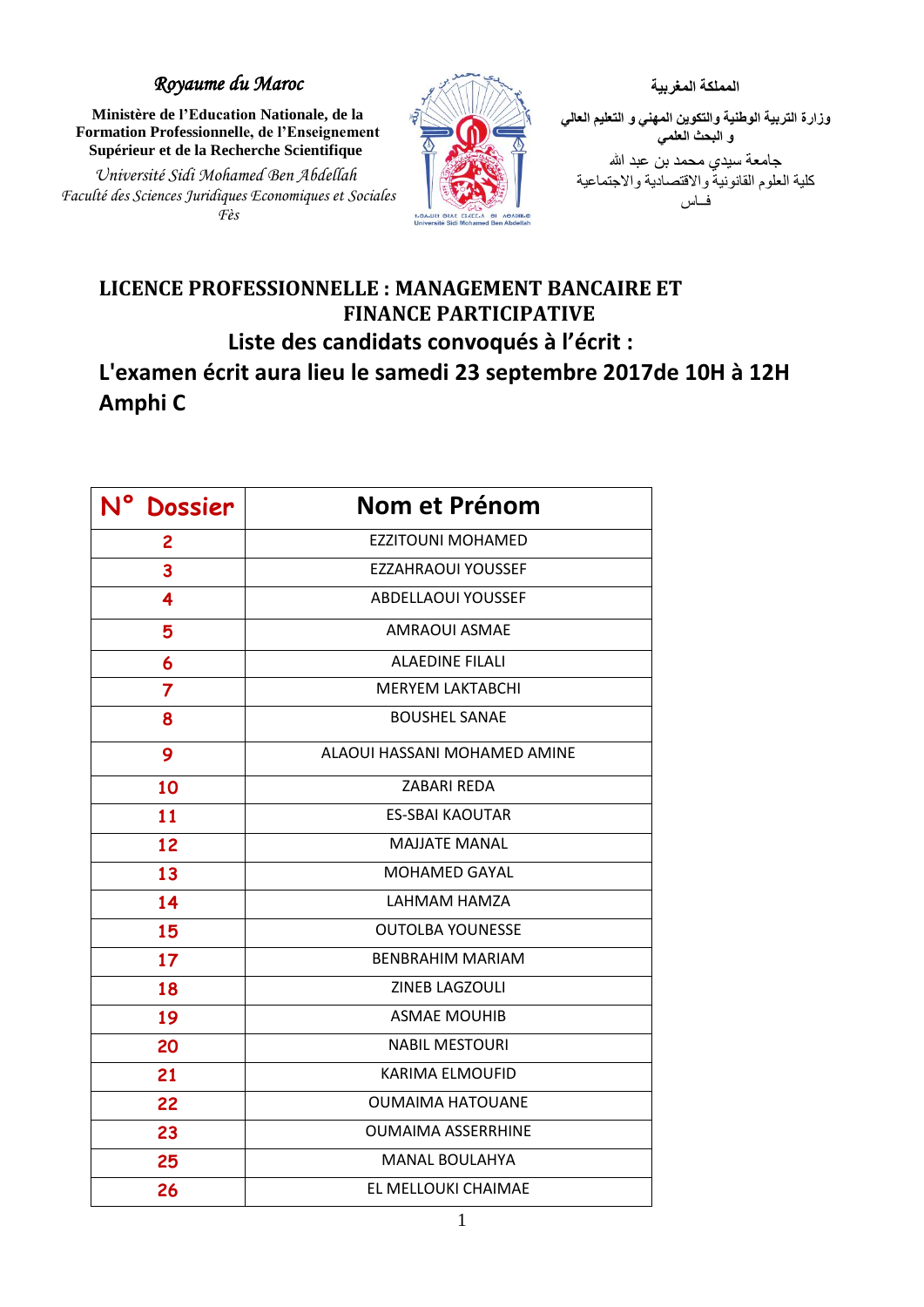| 27 | MOHAMMED SQUALI HOUSSAINI |
|----|---------------------------|
| 28 | LAFRAXO MOHAMMED          |
| 29 | <b>GHIZLAN IDAMI</b>      |
| 32 | RACHID KHANNOUSSI         |
| 33 | <b>AKRACH MAROUANE</b>    |
| 34 | MHAMDI ALAOUI MAJDA       |
| 35 | DARIF FATIMA ZOHRA        |
| 36 | EL BATTEOUI CHAIMAE       |
| 37 | <b>AMINE KATTARI</b>      |
| 39 | AITLHAJ HAJAR             |
| 40 | EL IDRISSI KHADIJA        |
| 41 | <b>SALEK ABDELJABBAR</b>  |
| 45 | <b>REZKI SALMA</b>        |
| 46 | <b>DIOUANE HAMZA</b>      |
| 47 | <b>ASLAM MOUNA</b>        |
| 48 | ABEQQAL SALMA             |
| 49 | <b>BELMAMOUN MERIEM</b>   |
| 51 | MOHAMMED EL MARDA         |
| 52 | ELOUARDY MOHAMED          |
| 54 | <b>LRHMOU MANAL</b>       |
| 55 | LRHMOU AMAL               |
| 56 | <b>DAOUDI OUMAIMA</b>     |
| 57 | EL MOUAFFAQ FADOUA        |
| 59 | EL JABBOURY FATIMA ZAHRAE |
| 60 | ADNANE BENHADDOUCH        |
| 61 | <b>BENJIRA MANAL</b>      |
| 63 | <b>MACHHOUR YOUSSEF</b>   |
| 66 | <b>KHAI HOUDA</b>         |
| 67 | EL HAJJAMI OTHMAN         |
| 68 | ELIBRAHIMI MOHAMMED ALI   |
| 70 | EL FARHI KHADIJA          |
| 71 | AMRI OUMAYMA              |
| 73 | SAADI OUMAYMA             |
| 74 | EL GOURARY AYYOUB         |
| 75 | EL BEKKALI MAJDA          |
| 76 | LAAMINE OUMAIMA           |
| 78 | <b>MAHA SOUHA</b>         |
| 79 | EL KORTBI IMANE           |
| 80 | SARA ALAOUI ABDELLAOUI    |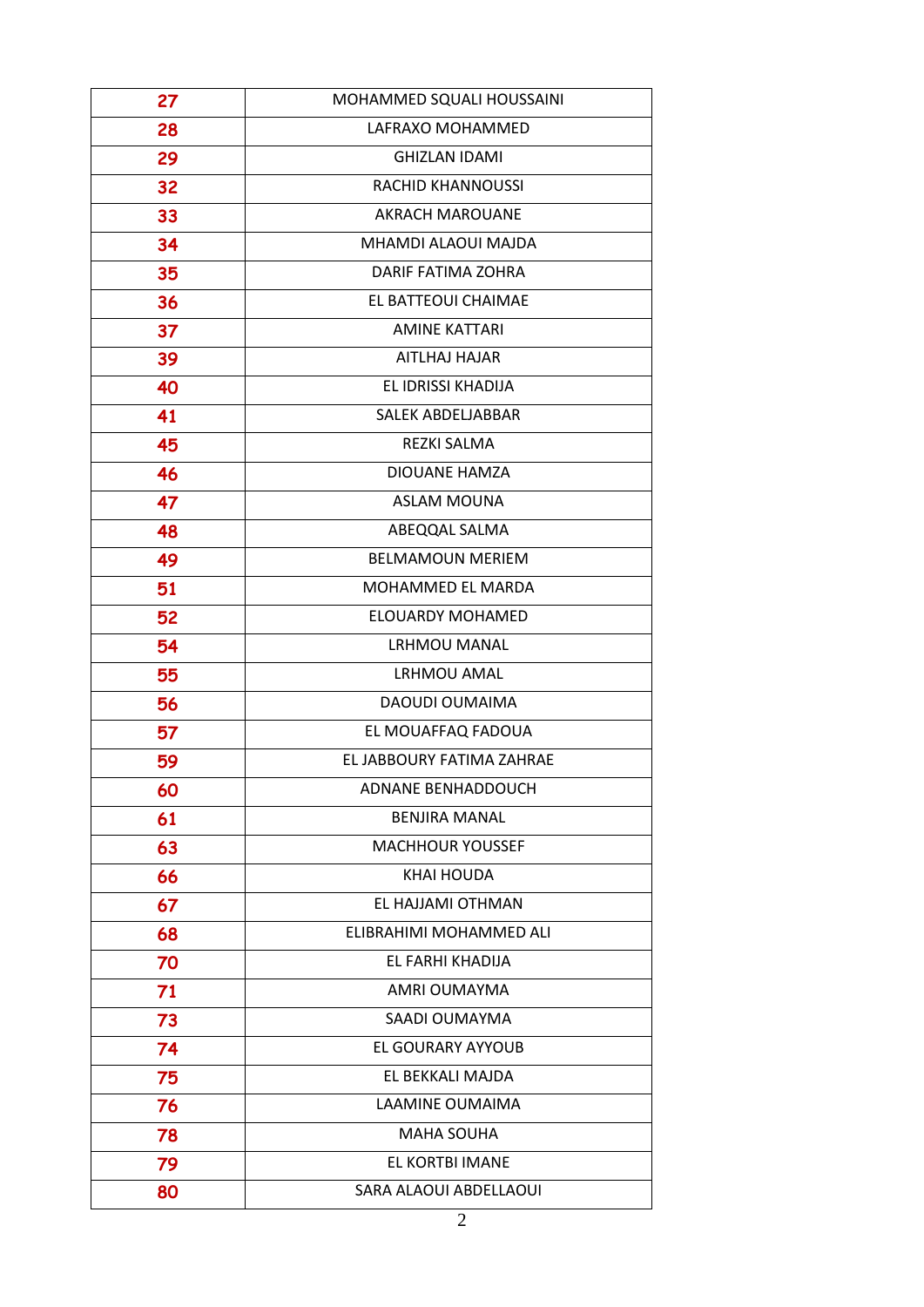| 82  | <b>NACHIT LAMYAE</b>          |
|-----|-------------------------------|
| 83  | <b>ALEM MOUHSSINE</b>         |
| 84  | <b>AQOCHIH MARYEM</b>         |
| 86  | <b>NASRAWI MERYEM</b>         |
| 87  | <b>ABIDI IHSAN</b>            |
| 88  | ZIZZI FATIMA ZAHRA            |
| 89  | <b>TABAA MALAK</b>            |
| 90  | <b>BAQALI ABDELOUAHED</b>     |
| 91  | ALLOUHI MOHAMMED MEHDI        |
| 92  | <b>AZERKANE YOUSSEF</b>       |
| 94  | <b>MAKNASSI ANASS</b>         |
| 95  | EL HAJOUJI ASMAE              |
| 97  | ZAKARIAE OUAZA                |
| 98  | <b>DOUNYA GHAFIRI</b>         |
| 99  | <b>BENZAIR MOHAMMED</b>       |
| 100 | EL MERABETY HALIMA            |
| 103 | <b>SERHANE SALMA</b>          |
| 107 | <b>ZRIOUIL NIDAL</b>          |
| 108 | <b>ZAYOUT CHAIMAE</b>         |
| 110 | AKICHOUH MOHAMED              |
| 111 | BENNAAMANE ZAKARIA            |
| 112 | <b>JABER KHAOULA</b>          |
| 113 | EL MRABET HICHAM              |
| 114 | <b>LAHRIZI AMAL</b>           |
| 115 | ZAHRI ALAE                    |
| 116 | EL BAHRI FATIMA ZAHRAE        |
| 117 | <b>CHEHBI FARAH</b>           |
| 118 | <b>OMARI HAMZA</b>            |
| 119 | <b>LYZYRY SAMIRA</b>          |
| 120 | EL MDIRHRI KAOUTAR            |
| 122 | EL KADDOURI RIM               |
| 123 | EL BOUKILI YOUSSRA            |
| 124 | KAHIL MERYEM                  |
| 125 | ZAYANI LATIFA                 |
| 127 | <b>EL-ABID KAOUTAR</b>        |
| 128 | EL OUAFY OUMAYMA              |
| 129 | <b>BOUYAHYAOUI ABDELGHANI</b> |
| 131 | ABDELLAOUI MAAN EL GHALI      |
| 133 | EL OTHEMANY MOHAMMED          |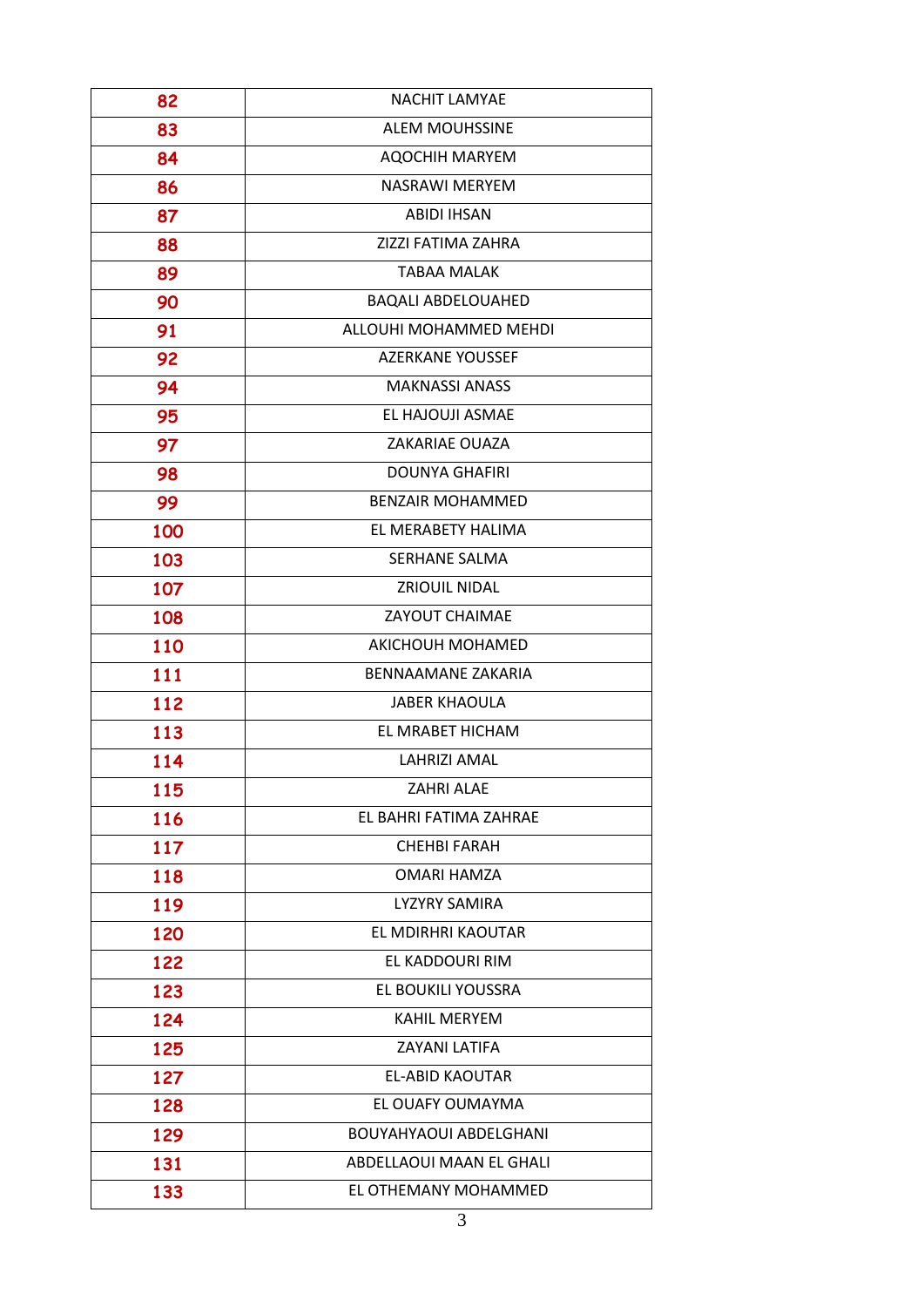| 135 | <b>RHRISS FIRASS</b>              |
|-----|-----------------------------------|
| 136 | <b>FAYZA ALLALI</b>               |
| 137 | <b>NOHA BAYOUD</b>                |
| 138 | ZAKI ASMA                         |
| 139 | <b>AYOUB MAALEM</b>               |
| 140 | <b>MANNINA AHLAM</b>              |
| 142 | <b>BAZDOU SAMIRA</b>              |
| 143 | <b>AIT TALEB MARYAM</b>           |
| 144 | FATIMA EL GHALMANY                |
| 145 | LAZAAR WIAM                       |
| 146 | <b>NASSIRI IMANE</b>              |
| 147 | <b>IDABBOU MOHAMMED</b>           |
| 148 | EL MEBROUKI MOHAMMED AMINE        |
| 149 | <b>BERRADA KAOUTAR</b>            |
| 150 | LAGHBACH ABDELHAY                 |
| 151 | <b>ABIYAD SOUFIANE</b>            |
| 154 | <b>MRABAT AYOUB</b>               |
| 157 | <b>MOHAMMED KDIDER</b>            |
| 158 | <b>BENYACHOU ABIR</b>             |
| 159 | <b>BOUZOUI YASIR</b>              |
| 160 | <b>MHENNA HANI</b>                |
| 161 | MERMOUCH ABDELFATTAH              |
| 162 | AFAF MACHHOUR                     |
| 163 | KHALID AIT ABDRRAHMAN             |
| 165 | SAIDI HASSANI FADOUA              |
| 166 | <b>HAJAR EL RHARB</b>             |
| 167 | EL HALFA CHARAF EDDINE            |
| 168 | <b>MOHAMMED RBILY</b>             |
| 169 | <b>IMAD HAMIDINE</b>              |
| 170 | <b>HASSAN OUALID</b>              |
| 171 | <b>BAKHTI AHMED</b>               |
| 172 | SOUKAINA EL-OTHEMANY              |
| 173 | <b>KHARCHAL LAILA</b>             |
| 174 | ECHOUAY AMINA                     |
| 175 | DOUBA MAANICUS JIROH KARL ELIAKIM |
| 176 | <b>ZOUHIR NEZHA</b>               |
| 179 | DAGHAL LEILA                      |
| 180 | FATIMA ZAHRA BOUAJAJI             |
| 181 | <b>BOUTAYBI AYMAN</b>             |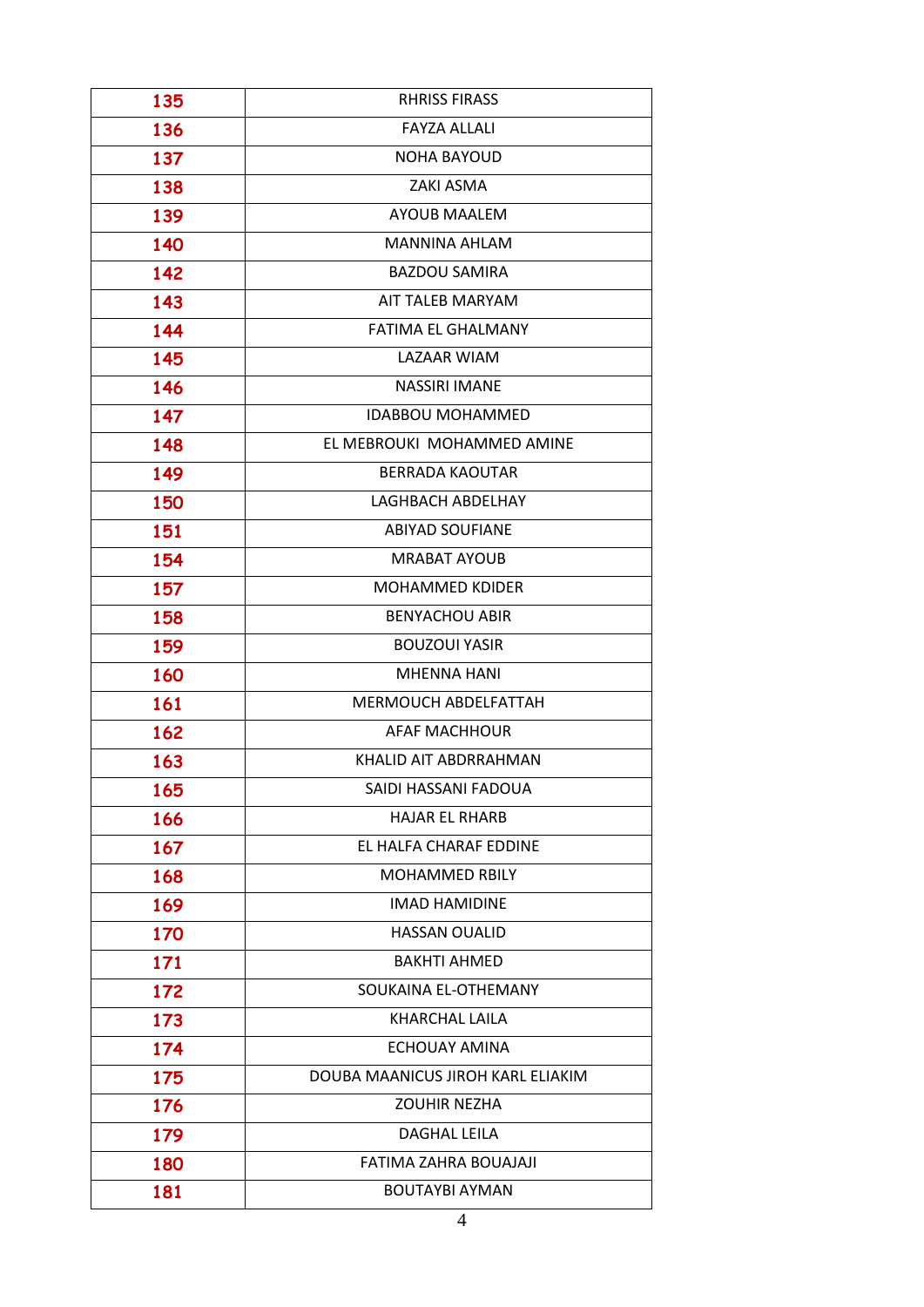| 182 | <b>HAMIDOUCH CHOUAIB</b>       |
|-----|--------------------------------|
| 183 | SALAH BENNANI YOUSSRA          |
| 184 | KHAYATI ADNANE                 |
| 186 | <b>BETARI SIDAHMED</b>         |
| 187 | <b>ABBASSI SOUAD</b>           |
| 188 | KASSIMI ALAOUI SOUAD           |
| 189 | EL KRAMI MARYAM                |
| 190 | <b>SAIB MOUHSSINE</b>          |
| 191 | <b>ISRAA MADANI BENJELLOUN</b> |
| 193 | <b>BOUHADI SAMIR</b>           |
| 194 | RABHI CHAIMAE                  |
| 195 | <b>SALMA KONNEKSSI</b>         |
| 196 | <b>RIDA KHALED</b>             |
| 197 | EL MASSBAHI ABDELJABAR         |
| 199 | EL HLIMY NASSIMA               |
| 200 | <b>OUBERRI OUMAYMA</b>         |
| 201 | <b>RHOUIRI MOUHCINE</b>        |
| 203 | <b>BENNIS ASMAE</b>            |
| 204 | <b>OUSSAMA KHARBOUCH</b>       |
| 205 | <b>MCHIH NORA</b>              |
| 206 | <b>ABDELATIF LEKBIRI</b>       |
| 209 | EL BALDI MOHAMED               |
| 210 | <b>BECHARI MAISSA</b>          |
| 211 | <b>ACHRAF EL IDRISSI</b>       |
| 212 | NOUALI OUMAIMA                 |
| 215 | EL HIRRI IMANE                 |
| 216 | <b>MAJDOUBI MOHAMED AMINE</b>  |
| 217 | <b>HAYZOUN IKHLASSE</b>        |
| 218 | <b>KROUNA YOUSSEF</b>          |
| 219 | <b>AYOUB IBNLOUALYD</b>        |
| 220 | <b>DABOUJI YOUNESS</b>         |
| 221 | EL BAKKALI SOUKAINA            |
| 222 | <b>MOUHRI ANASS</b>            |
| 223 | MOUHRI ABDERRAHMAN             |
| 225 | <b>DOUZI SOUKAINA</b>          |
| 226 | EL MTMANI SALIM                |
| 228 | RAOUI SALMA                    |
| 232 | <b>OMARI HAMZA</b>             |
| 233 | BENIDA ABDESSAMAD              |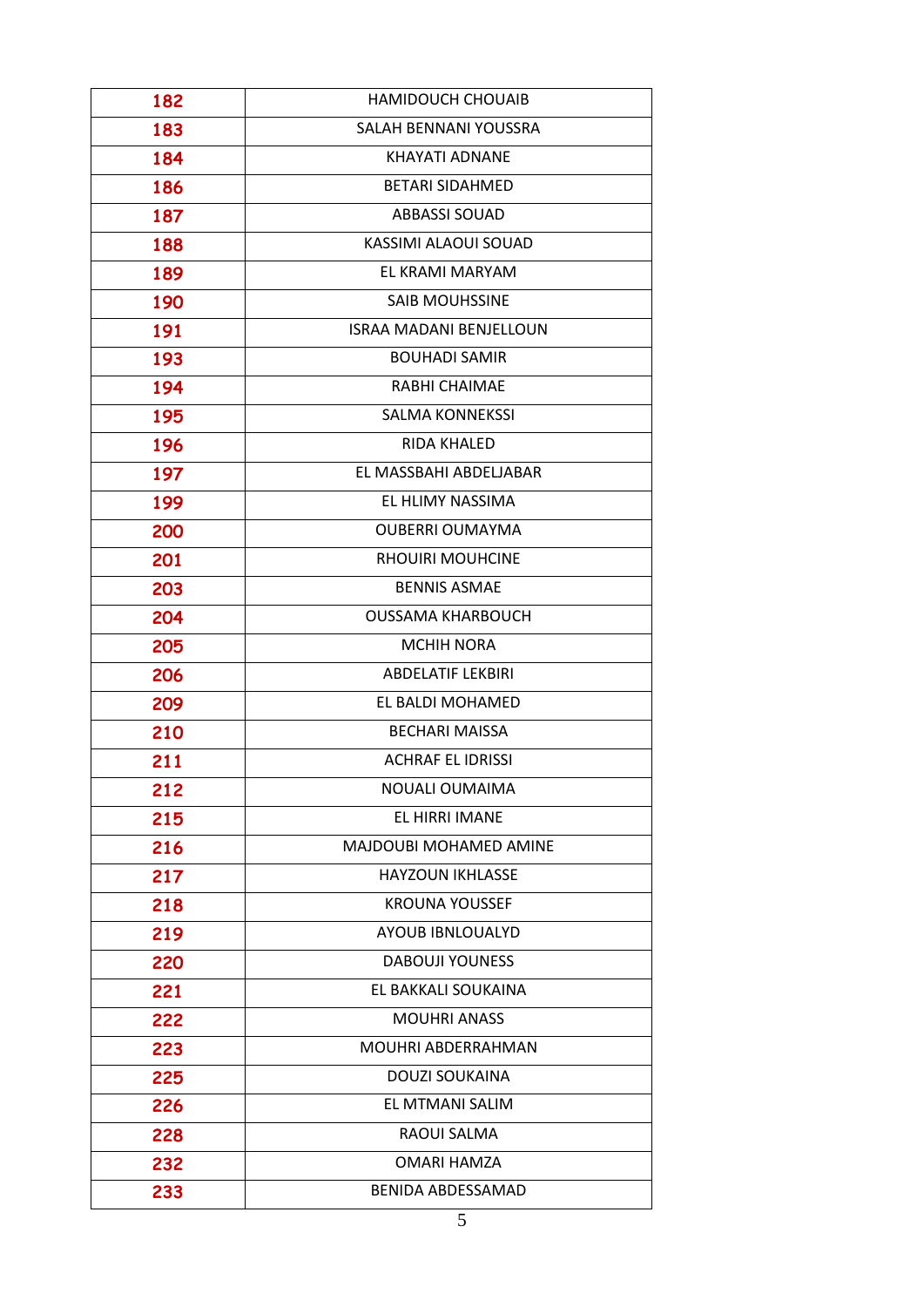| 234 | EL FENNONI ZOUHIR              |
|-----|--------------------------------|
| 235 | MOULOUDI MOUAD                 |
| 236 | <b>BOUTERBOUCHE ASMAE</b>      |
| 237 | <b>RITA YASSINE</b>            |
| 238 | REDOUANE YAFATTAH              |
| 239 | EL ASRI KHADIJA                |
| 240 | <b>BELLAMINE ABDELMOUMAINE</b> |
| 241 | DAMMAOUY OUMAYMA               |
| 243 | <b>CHAKOURI FOUZIYA</b>        |
| 244 | <b>ALKIHEL ABDERRAHMANE</b>    |
| 245 | ZERHERI ABDELKADER             |
| 249 | <b>DEROUICH KAOUTAR</b>        |
| 250 | <b>BOUCHTARATE IMANE</b>       |
| 251 | <b>BOUAKLINE LAILA</b>         |
| 252 | <b>MOHAMED ZAHIR</b>           |
| 253 | EL BOUKILI WAFAE               |
| 255 | <b>BENHADOU WAFAE</b>          |
| 256 | <b>IMAD MEROUANE</b>           |
| 257 | ZEFFAT HAMZA                   |
| 258 | LAMKHANTAR HANAE               |
| 259 | <b>QOTBA ASMAE</b>             |
| 260 | <b>MZIBRI SALMA</b>            |
| 261 | EL BOUKILI TARIK               |
| 262 | <b>HARCHI KHAOULA</b>          |
| 264 | TAJRI NOUHA                    |
| 265 | <b>BELKASMI AMINA</b>          |
| 266 | <b>OUZZINE MERIEM</b>          |
| 268 | EL AMRANI IDRISSI HAJAR        |
| 269 | LAHKIM IMANE                   |
| 270 | <b>KAFI YAZID</b>              |
| 271 | <b>SAADI LAYLA</b>             |
| 272 | <b>SAMMER OUAFAE</b>           |
| 273 | <b>MENHAJ IKRAM</b>            |
| 274 | <b>MOUNIH ILYAS</b>            |
| 275 | <b>LOUDINI AYOUB</b>           |
| 276 | <b>ELKHALFOUNI ZOHOUR</b>      |
| 277 | <b>HAMED FAIZA</b>             |
| 278 | ETTAHRI JAMILA                 |
| 280 | OMARI ALAOUI OUMAYMA           |